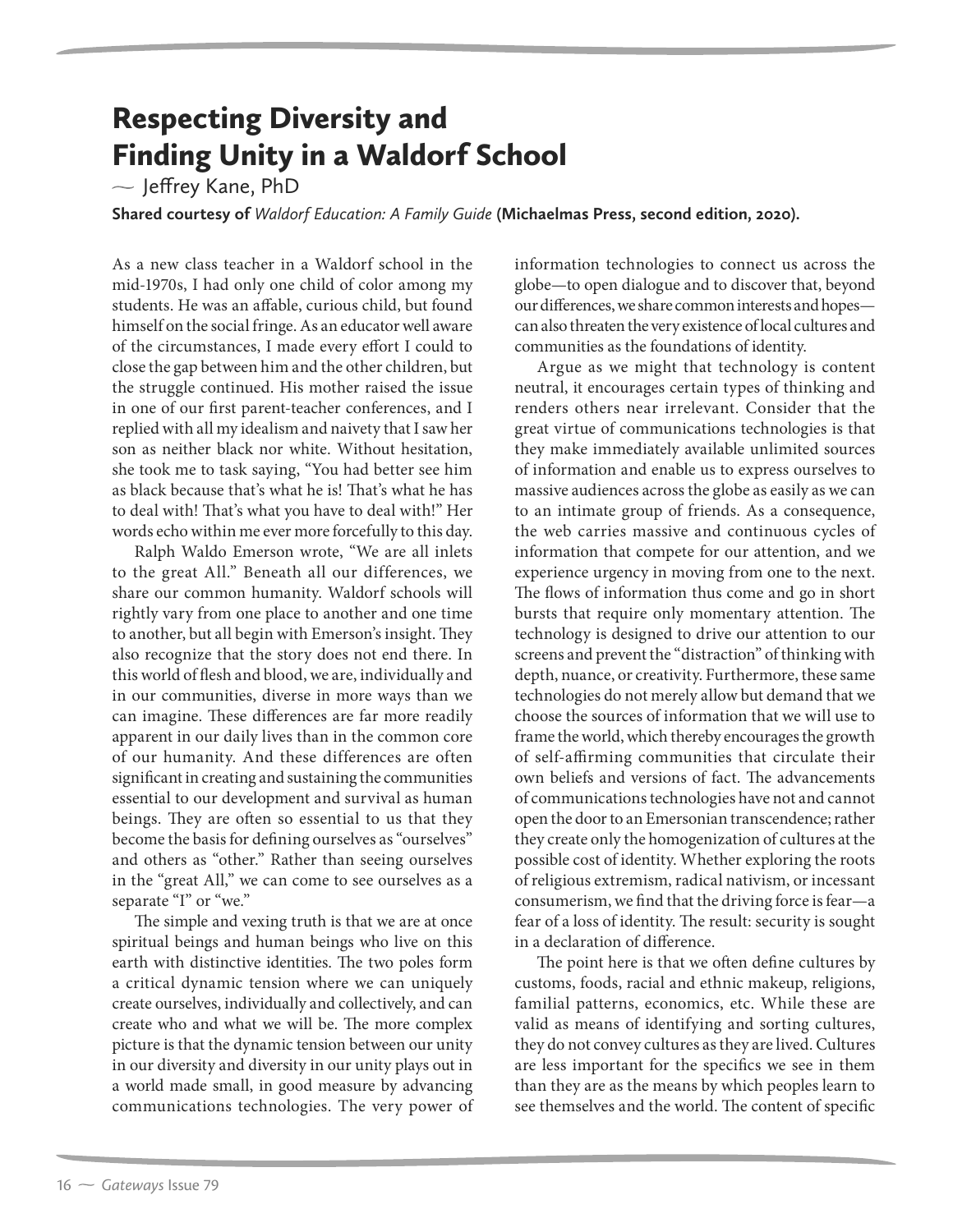practices and beliefs are only the public expression of the way we learn to experience and interpret our experience of life in each moment and as a totality. Cultures shape our understanding of how we ought to live our lives as well as of our individual and collective identities. We human beings are One, but we often see ourselves in our differences.

I learned, as described above, that the effort to look beyond difference is folly. Emerson's insight remains a beacon of light, but just as our ultimate unity is essential to understanding ourselves and educating the generations to come, so are our differences. Viewing ourselves and the responsibilities placed upon us from this perspective, we can complement Emerson by recognizing that we are all outlets of the Great All. Beneath all the differences in our abilities and proclivities, we are effluences of but a single source.

Think of the sunlight being broken by a prism into the colors of the spectrum. Each band of color is different from the others and is in some sense incomplete. When that light is projected out into the world, all that can be perceived will be to that hue. Much will be missed. Similarly, we as spiritual beings share in the full light of the All. Our very physicality acts as a prism, making each of us and each culture appear separate and distinct from all the others. And all that we see in the world, including ourselves, is limited and partial. When we as human beings share our portion of the light with others, the world, including all of us, reveals greater dimension and meaning than we could otherwise ever imagine separately.

Each culture brings its own expression of the eternal and the struggle to bring that expression to life against all the competitions inherent in life on earth. Cultures that have arisen by the sea and those rooted in the mountains pose different challenges for survival. They require varied forms of social bonds and relational patterns with nature. Different skill sets form, and unique modes of understanding yield insights into the world and ourselves that might otherwise remain deep beneath the waves and mountains. Although individual cultures may hold their truth to be unbounded, each culture captures but segments of the spectrum of the light that shines within and through humanity.

Take, for example, how we as adults view thinking itself. During our years in schools, we have been taught that learning is a rational process. That is, when we learn, we integrate information into a rational

framework bound by the rules of reason. We learn that we ought to be able to reason from one idea to another, so that all the knowledge we acquire fits together in a way that can be made publically understood. In a word, we learn to think rationally and to demand the same in others. However, not all cultures agree that knowledge need be so restricted; in fact, many believe that imagination can reveal truths we might never be able to find through rational deliberation. Hasidic Judaism, which has a deep commitment to exacting intellectual rigor, interestingly provides a case in point.

It includes Midrash, a robust literary tradition of revelatory insight in the form of imaginative story. One rabbi was said to put on his glasses when he wanted to stop seeing. When he looked at the world with his glasses on, he saw the physical world. When he took his glasses off, he was not deceived into believing he was seeing reality.

This tradition is concerned not with what is said and how it may be analyzed but with what is left out of the story that cannot be seen or understood in a rational way. When we write a letter on a page, we think of it as a black form on a white background. But we can think of the totality of the page as a broad and deep context in which letters take their form. Instead of focusing upon the letters, Midrash calls us to look at the spaces between them and connect them. Imagine that a story we might read is not placed on the paper but rises to the surface of the page. Viewed in this way, the mystery of our existence and all of creation serve as the foundations for what we may make of them with our rational minds.

If this sounds bizarre, think about Sigmund Freud; think about Carl Jung. They saw dreams—that space between periods when we are awake and, hopefully, rational—as filled with images and imaginary events that speak to greater, deeper truths than we can find through empirical inquiry or logic. When dreaming, we, like the rabbi, take our glasses off to see. This dream-like consciousness is not exclusive to Midrash. It is found in fairy tales, myths, legends, folktales, fables, parables, and religious texts. As representatives of the varied cultures of the world, these dream-like stories pass from generation to generation and offer us the opportunity to illuminate meaning, order, and purpose in the world, especially for the children we teach. They challenge us as educators not only to share these stories but also, and much more broadly, to include cultures from across the world to serve as a